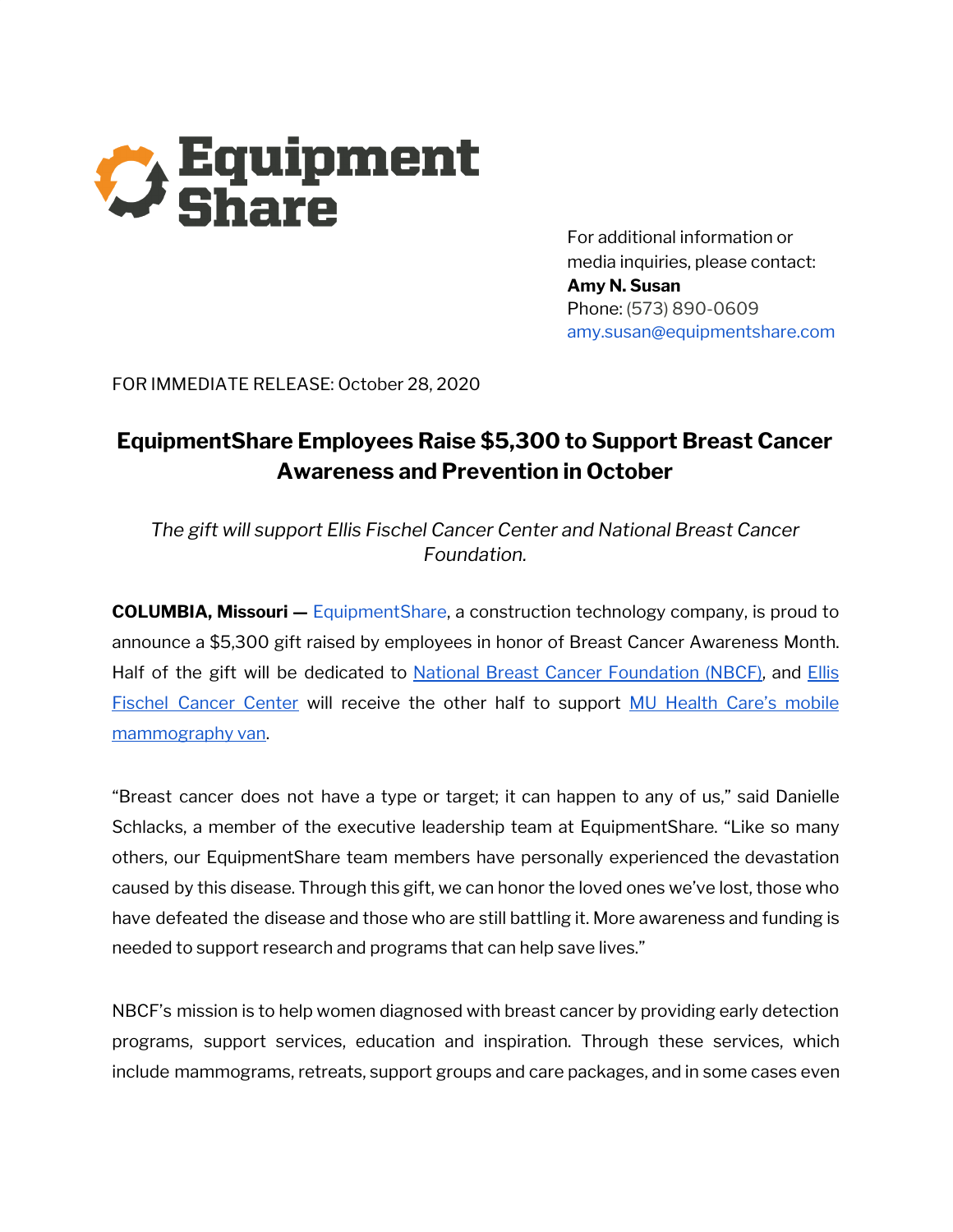financial assistance for patients, NBCF breaks down barriers for patients in the complex cancer care system. NBCF also partners with facilities across the country to offer its National [Mammography](https://www.nationalbreastcancer.org/national-mammography-program) Program, which provides preventive screenings and diagnostic services to low-income, uninsured or underinsured patients. EquipmentShare's gift will support NBCF's programs and services that directly help women navigate their breast cancer diagnosis.

MU Health Care's Ellis Fischel Breast Center is accredited as a cancer provider by the American College of Surgeons. The Center's breast program is also a National Accredited Breast Program, meaning it meets all national guidelines and quality measures. Ellis Fischel Cancer Center will use EquipmentShare's gift to maintain its mobile [mammography](https://www.muhealth.org/conditions-treatments/radiology/mammography) van, or "mamm van," which serves 26 Missouri counties and has provided life-saving mammograms on the go to women throughout rural Missouri since 1992. See Ellis Fischel Cancer Center's response to the news of the donation in this [video](https://youtu.be/Pq_mJDyRdbQ).

"Preventive services like mammograms are absolutely vital to the survival rate of rural Missourians diagnosed with breast cancer," said Jeanette Linebaugh, who serves as the Senior Director of Ambulatory Care and Ellis Fischel Cancer Center. "This gift from EquipmentShare will support the maintenance and service costs that help keep our mammography van in operation."

"As an equipment rental and tech company, we know how important it is to keep our customers' machines running," said Schlacks. "But the mamm van provides breast cancer screening services, so it's especially important that it's maintained and running at all times. It's more than just a piece of equipment or a van; it's a lifesaver."

In honor of Breast Cancer Awareness Month, EquipmentShare organized a day of breast cancer awareness activities in which employees across the country could donate \$5 or more to wear pink at work on Friday, October 16. Employees from various locations across the country together donated \$2,650, which was then matched by the company, doubling the fundraising total.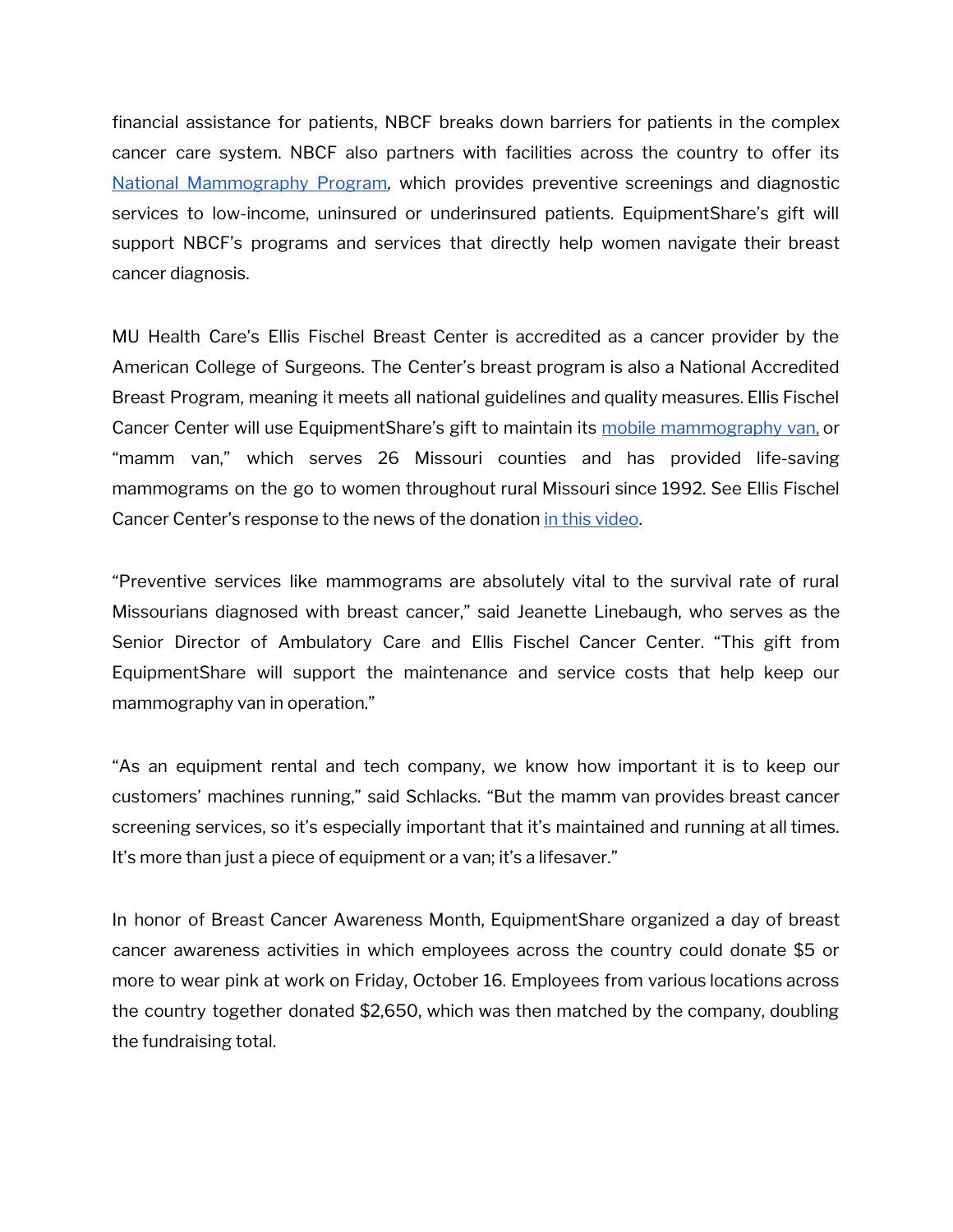As part of the day of awareness, EquipmentShare also transformed a small, one-person conference room at headquarters into a "Battle Breast Cancer Booth" where team members shared personal stories about their loved one's battles with breast cancer. [Watch](https://www.youtube.com/watch?v=03u5mjFTGLE&feature=youtu.be) the [video](https://www.youtube.com/watch?v=03u5mjFTGLE&feature=youtu.be) here.

"I wear pink for my mother," said EquipmentShare team member April Custard in the video. "Nine years ago, she was diagnosed with breast cancer and was treated with a lumpectomy and radiation, and she is now cancer free."

One in eight women will be diagnosed with breast cancer, and early detection is key to surviving the disease. According to the American Cancer Society, when breast cancer is detected early and in the localized stage, the five-year relative survival rate is 99 percent. There is currently no known cure for breast cancer, which makes early detection services all the more important. To learn more about breast cancer prevention and support research for a cure, visit [nationalbreastcancer.org](https://www.nationalbreastcancer.org/).

"I had a friend who had a scare," said EquipmentShare team member Lindsey Pogue in the video. "We were all doing self-exams and checking (ourselves). We need to have so much more literature to educate people on what to really look for."

EquipmentShare's mission to help contractors build more efficiently is matched by its commitment to build and better the community. The company empowers team members to solve problems on the jobsite and in their neighborhoods, which recently earned EquipmentShare a Kindness in Business award from Missouri [Business](https://www.missouribusinessalert.com/series/111967/2020/10/15/we-just-kept-rolling-equipmentshare-effort-grows-to-provide-more-than-40000-meals/) Alert. EquipmentShare was honored as a business exemplifying kindness in the community for a recent effort to feed those most affected by the pandemic. EquipmentShare's No Child Hungry program provided more than 45,000 meals to families and children in need of food and resources. The company, which now has more than 70 locations across the nation, continues to prioritize efforts to support and give back to their communities.

Headquartered in Columbia, Mo., EquipmentShare is dedicated to improving the way